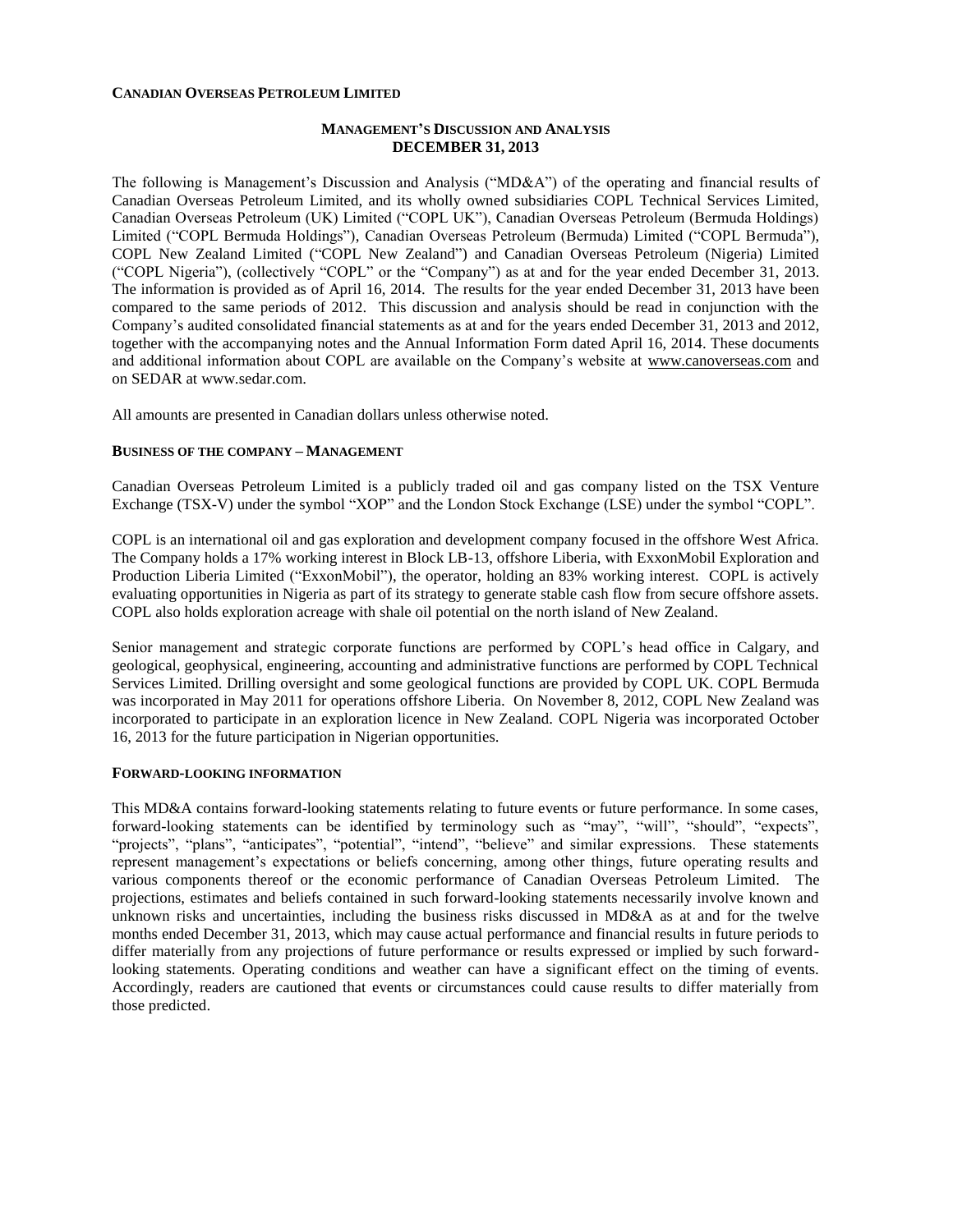#### **FORWARD-LOOKING INFORMATION (CONTINUED)**

Forward-looking statements included or incorporated by reference in this document include statements with respect to:

- the Company's current strategy to establish and grow an oil and gas business (the "Overview", "Outlook", and "Liquidity and Capital Resources" sections);
- the Company's ability to raise capital and obtain the financing necessary to develop profitable oil operations (the "Overview", "Outlook" and "Liquidity and Capital Resources" sections);
- the Company's assumptions in respect of the calculation of stock-based compensation and valuation of warrants (the "Stock-Based Compensation Expense" section); and
- the Company's ability to manage its financial and operational risks (the "Overview", "Financial Instruments", "Commitments and Contractual Obligations" and "Liquidity and Capital Resources" sections).

The Company's MD&A and AIF for the year ended December 31, 2013 describe major risks, material assumptions and other factors related to forward-looking statements that could influence actual results and are incorporated herein by reference. These risks, assumptions and other factors have been provided for readers to gain a more complete perspective on COPL's future operations. However, readers should be cautioned that the list of factors is not exhaustive and that this information may not be appropriate for other purposes. Forwardlooking statements included or incorporated by reference in this MD&A are valid only as at the date of this MD&A, and the Company does not intend to update or revise these forward-looking statements except as required by applicable securities laws. The forward-looking statements contained in this MD&A are expressly qualified by this cautionary statement.

# **OVERVIEW \***

In 2013, the Company continued working with its joint venture partners on technical analysis and review related to the offshore interest in Liberia, performed geological analysis in respect of its exploration project in New Zealand, and spent considerable effort, identifying, evaluating, and pursuing exploration and development opportunities in Nigeria.

# *Liberia*

On April 5, 2013, the closing and completion of previously announced transactions between the Company's subsidiary COPL Bermuda occurred; first with Peppercoast Petroleum plc ("Peppercoast"), and second with ExxonMobil. The closing of the transactions followed the ratification of the Production Sharing Contract ("PSC"), governing Block LB-13 offshore Liberia, by the Liberian Legislature. The Company was obliged to repay USD\$7.2 million to ExxonMobil within 75 days of closing in respect of closing payments made by ExxonMobil to the Government of Liberia on behalf of COPL Bermuda, failing which an interest in the license was to be transferred to ExxonMobil. The Company did not make the payment of USD\$7.2 million to ExxonMobil and as a result, the Company holds a 17% working interest in Block LB-13, with the remaining 83% being held by ExxonMobil, who is the operator under this license.

The Company and ExxonMobil expect to commence their drilling campaign during 2014, as a drilling rig and support services become available. As previously announced, the Company's share of all joint venture costs and the gross drilling costs up to USD \$120 million is carried by Exxon Mobil.

In addition, the Company understands, based on third party sources, that a major International Oil Company ("IOC") operator has commenced a multi-well drilling program in Liberia adjacent to Block LB-13. The company understands the Seadrill "West Telus", has been mobilised and is in country for this drilling campaign.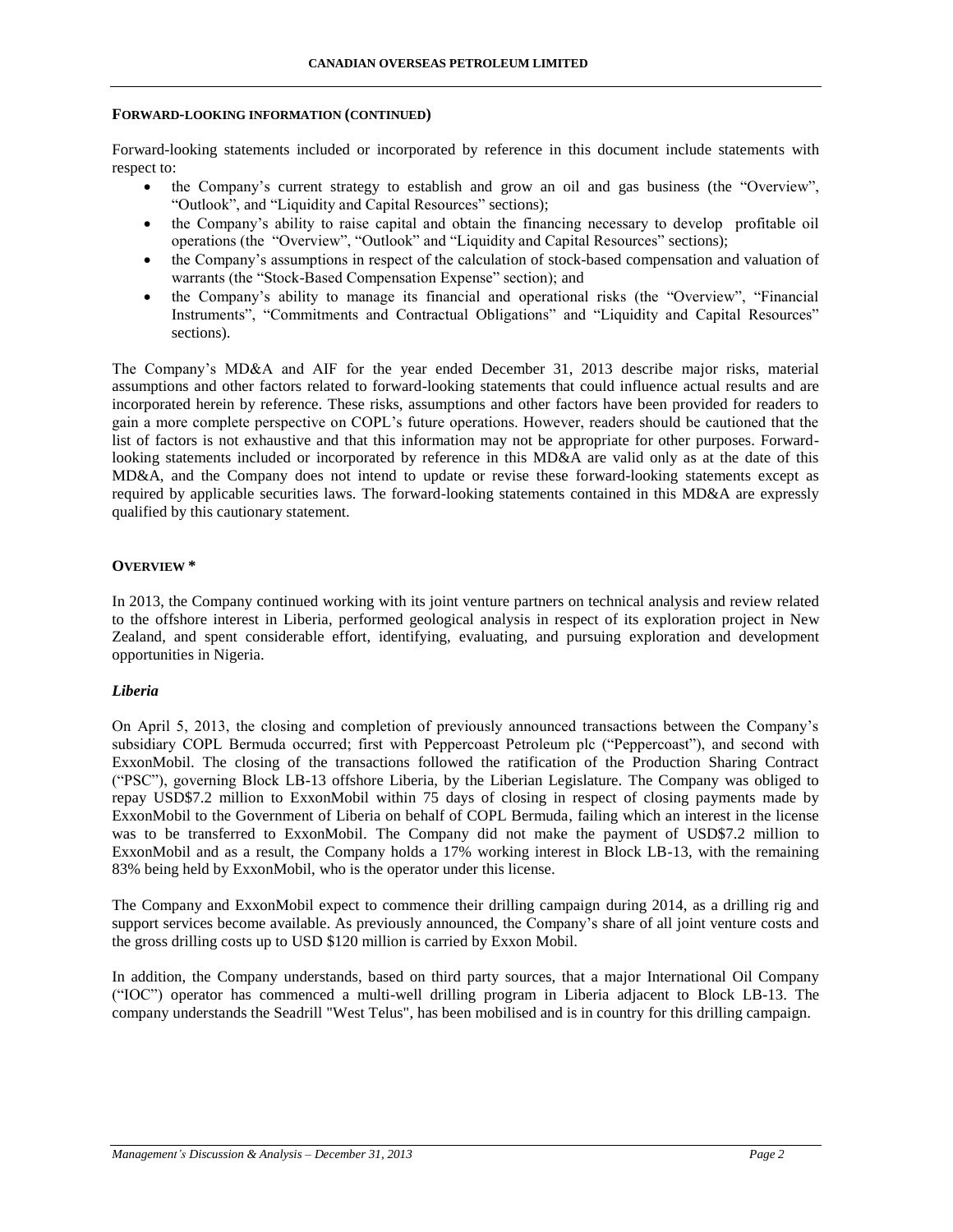#### **OVERVIEW \* (CONTINUED)**

### *New Zealand*

The minimum work programme to be carried under the license that remains includes: acquisition and interpretation of a new 2D seismic for a minimum 50kms area and depending on the results of the work performed, the license holders have an option to surrender the permit or commit to a third year programme, which would include drilling one exploration well. Accordingly, the Company's commitments related to the New Zealand prospect are estimated at approximately \$1.7 million for 2014. In addition, the Company acts as a guarantor of its partner's commitments (the remaining 50%) in the New Zealand license.

### *Expansion of West Africa Portfolio*

As part of the Company's stated strategy to expand its interests in West Africa in order to generate stable cash flow from secure offshore assets, the Company has been assessing opportunities in Nigeria. As part of this process, the Company has evaluated assets and held talks with partners and government representatives in country. As a result of this process, the Company has entered into a non-binding option agreement in principle relating to the potential acquisition of an interest in OPL 2010 in the Niger Delta.

OPL 2010 is located 50 km offshore Nigeria between 100 and 400 feet of water and covers an area of 329 sq. km. To date there have been four discoveries made on the block, consisting of three oil discoveries and one gas. As part of the agreement, the Company has access to historic seismic and well data on the block.

OPL 2010 is surrounded by accessible production facilities and offshore infrastructure, with producing fields and discoveries not yet in production surrounding the block. The block was created as the result of an IOC relinquishment on commencement of production and is subject to indigenous partner tax status. There is no requirement for Nigerian National Petroleum Corporation participation.

In addition to this significant opportunity the Company continues to evaluate other offshore assets in Nigeria and is in close discussions regarding future commitments. Further updates will be proved as COPL concludes negotiations in the near future.

### *Financing*

On July 4, 2013, the Company filed a short form prospectus for public offering (the "Offering") of its common shares at a price of \$0.20 per share to raise a financing of a minimum \$6.0 million and up to maximum of \$10.0 million of gross proceeds. The closing of the Offering took place in two parts, as follows:

- on July 25, 2013, the Company closed the offering of 30,000,000 common shares issued at \$0.20 per share for gross proceeds of \$6.0 million, and
- on August 28, 2013, the Company closed the offering of 12,311,000 common shares issued at \$0.20 per share for gross proceeds of approximately \$2.5 million.

The agents were paid cash commission of approximately \$0.6 million, representing 6.5% of the gross proceeds of the Offering. Other expenses related to the Offering amounted to approximately \$0.4 million.

On December 3, 2013 the Company entered into a shares for debt agreement (the "Agreement") with a service provider/creditor (the "Creditor"). Pursuant to the Agreement the Company issued to the Creditor an aggregate of 7,389,781 common shares at a deemed price of \$0.245 per Share. The total amount settled by the Agreement was \$1.81 million The Company decided to satisfy this outstanding indebtedness with common shares to preserve its cash for operations. Common shares issued to the Creditor are subject to a four-month hold period from the settlement date.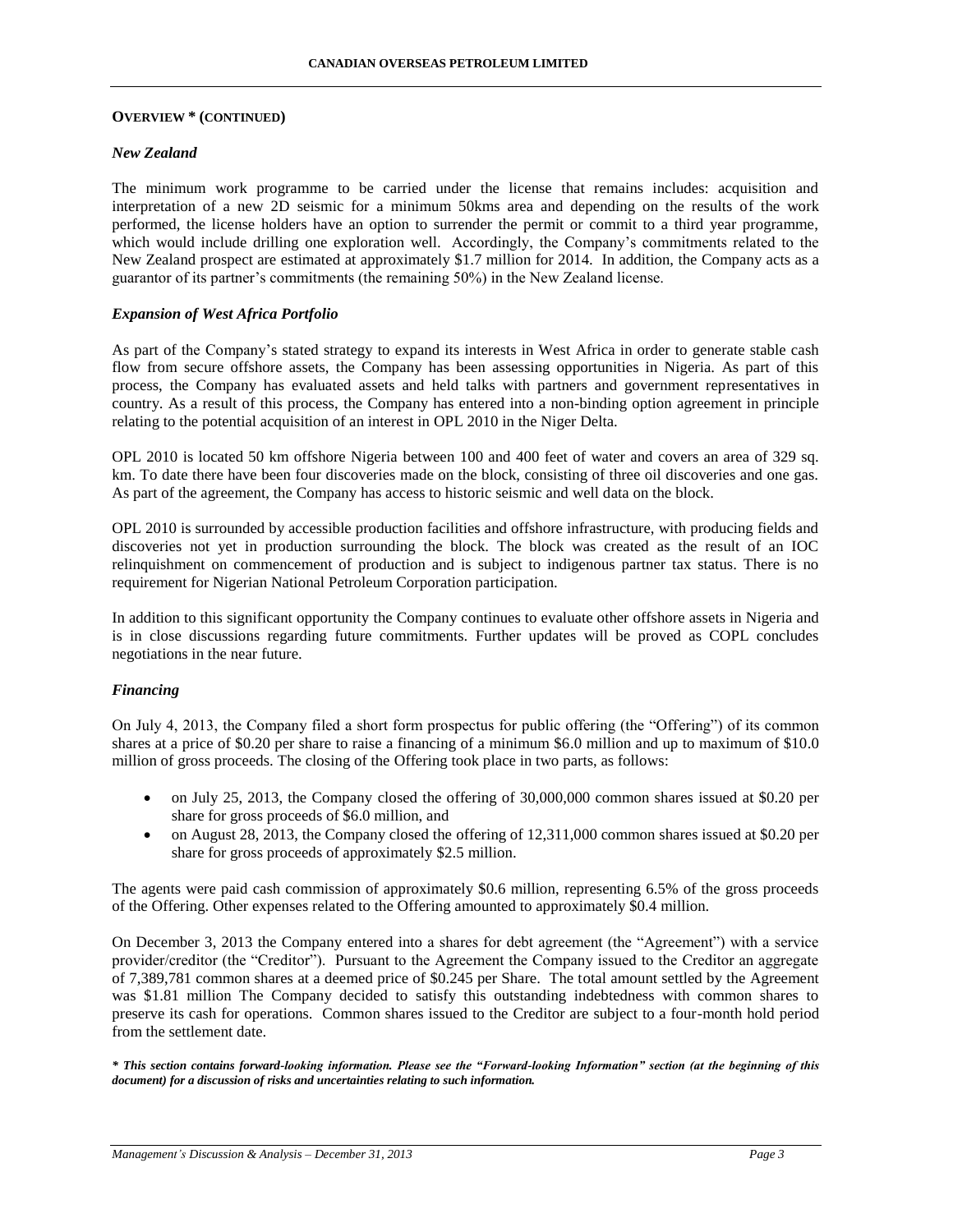#### **FINANCIAL SUMMARY**

In 2013, the Company performed geological analysis in respect of its exploration project in New Zealand and evaluated other oil and gas prospects in various locations. Pre-licence costs relating to the Liberia project were approximately \$0.5 million for year ended December 31, 2013 compared to \$2.2 million for year ended December 31, 2012, respectively. The exploration recovery of approximately \$72,000 for the year ended December 31, 2013 relates to recovery of prior year exploration expenses related to the UK Bluebell prospect, compared to approximately \$8.5 million recorded as exploration expenses in the same period in 2012.

General and administrative costs were lower than the prior period at \$7.9 million for the year ended December 31, 2013 (net of \$1.1 million of costs allocated to exploration projects) compared to \$8.8 million for the year ended December 31, 2012 (net of \$0.6 million of costs allocated to exploration projects). The Company recognized interest income of \$25,000 for the year ended December 31, 2013, compared to \$57,000 for the year ended December 31, 2012. There was \$nil interest charges for 2013, compared to \$11,000 interest and financing charges recognized in 2012. A foreign exchange gain of \$0.8 million was recorded for the year ended December 31, 2013, compared to a foreign exchange loss of \$72,000 in 2012. As a result, the Company's loss amounted to \$9.1 million for the year ended December 31, 2013 compared to losses of \$56.6 million in 2012.

As at December 31, 2013, the Company's cash and cash equivalents amounted to \$2.4 million. Cash used in investing activities amounted \$1.4 million for the year ended December 31, 2013 compared to \$1.5 million for the year ended December 31, 2012. Cash used in operating activities amounted to \$8.0 million for the year ended December 31, 2013 compared to \$66.3 million for the same period in 2012.

### **OUTLOOK \***

The Company's strategy is to establish and grow its oil and gas business by farming into, and/or acquiring interests in, exploration, unappraised and/or undeveloped assets.

The Company's short-term operations will focus on:

- working with ExxonMobil to an expected drill in Liberia during 2014;
- ongoing evaluation of the New Zealand property;
- working to successfully conclude the variety of new opportunities available in Nigeria.

Currently the Company does not have material cash inflows and/or adequate financing to develop profitable operations. The Company is pursuing exploration projects that, if successful, will require substantial additional financing before they are able to generate positive cash flows. Accordingly, the Company's continued successful operation is dependent on its ability to obtain additional financing. No assurance can be provided that the Company will raise the required levels of financing.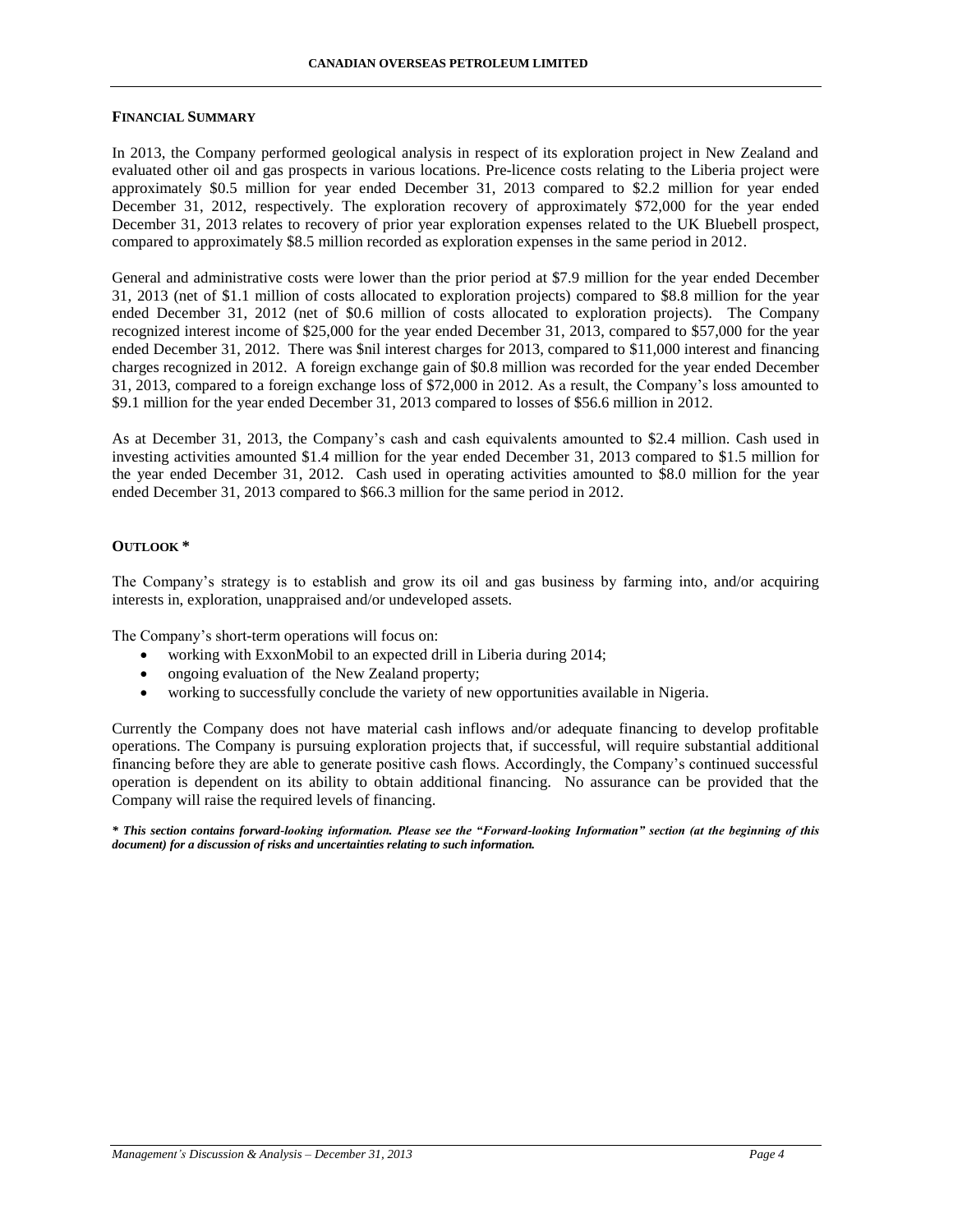## **SELECTED ANNUAL INFORMATION**

# **NET INCOME AND CASH FLOWS FROM OPERATING ACTIVITIES**

The following table summarizes the Company's financial results for the years ended December 31 2013, 2012 and 2011:

| (\$ 000's) except per share       | 2013         | 2012         |    | 2011        |
|-----------------------------------|--------------|--------------|----|-------------|
| Services to third parties         | \$           | \$<br>129    | \$ | 189         |
| E&E write-off                     |              | 20,954       |    |             |
| Derecognition of cash held in     |              |              |    |             |
| escrow                            |              | 16,101       |    |             |
| Administrative expenses           | 7,858        | 8,825        |    | 8,413       |
| Stock-based compensation          | 1,499        |              |    | 4,796       |
| Exploration (recovery)/expense    | (72)         | 8,455        |    | 1,657       |
| Loss on UK contracts              |              | 182          |    | 37,926      |
| Pre-license costs                 | 529          | 2,170        |    | 1,694       |
| Interest income                   | 25           | 57           |    | 593         |
| Foreign exchange gain/(loss)      | 779          | (72)         |    | 346         |
| Loss                              | (9,073)      | (56, 638)    |    | (53, 428)   |
| Per share loss                    | \$<br>(0.03) | \$<br>(0.20) | S  | (0.21)      |
| Cash used in operating activities | \$<br>8,000  | \$<br>66,251 | S  | 16,764      |
| Outstanding common shares at      |              |              |    |             |
| December 31                       | 333,717,720  | 284,016,939  |    | 284,016,939 |
| Weighted average - basic          | 301,868,415  | 284,016,939  |    | 257,332,284 |

### **COMPARATIVE FINANCIAL POSITION ITEMS**

The following table summarizes the Company's financial position as at December 31, 2013, December 31, 2012, and January 1, 2012:

| (\$ 000's) except per share        | December 31,<br>2013 |     | December 31,<br>2012 |    | January 1,<br>2012 |
|------------------------------------|----------------------|-----|----------------------|----|--------------------|
| Cash and cash equivalents          | \$<br>2,384          | \$. | 4,374                | S  | 71,924             |
| Current assets                     | 2,762                |     | 4,823                |    | 72,533             |
| Exploration and evaluation assets  | 17,502               |     |                      |    | 20.594             |
| Deposit for seismic data           |                      |     | 14.924               |    | 15,255             |
| Provision for loss on UK contracts | ٠                    |     |                      |    | 32,641             |
| Current liabilities                | 1,859                |     | 3,194                |    | 35,048             |
| Share capital                      | 110,020              |     | 100,768              |    | 100,768            |
| Shareholders' equity               | \$<br>18,656         |     | \$16,820             | S. | 73,604             |

Exploration and evaluation assets of \$0.6 million relate to the New Zealand project and \$16.9 million relate to the Liberia project as at December 31, 2013 (which as at December 31, 2012 was classified as a deposit for seismic data of \$14.9 million).

The decrease in cash of \$2.0 million during 2013 relates mainly to administrative costs, as well as investing activities and pre-license costs, offset by shares issued pursuant to public offerings in 2013 (discussed further in the "Liquidity and Capital Resources" section).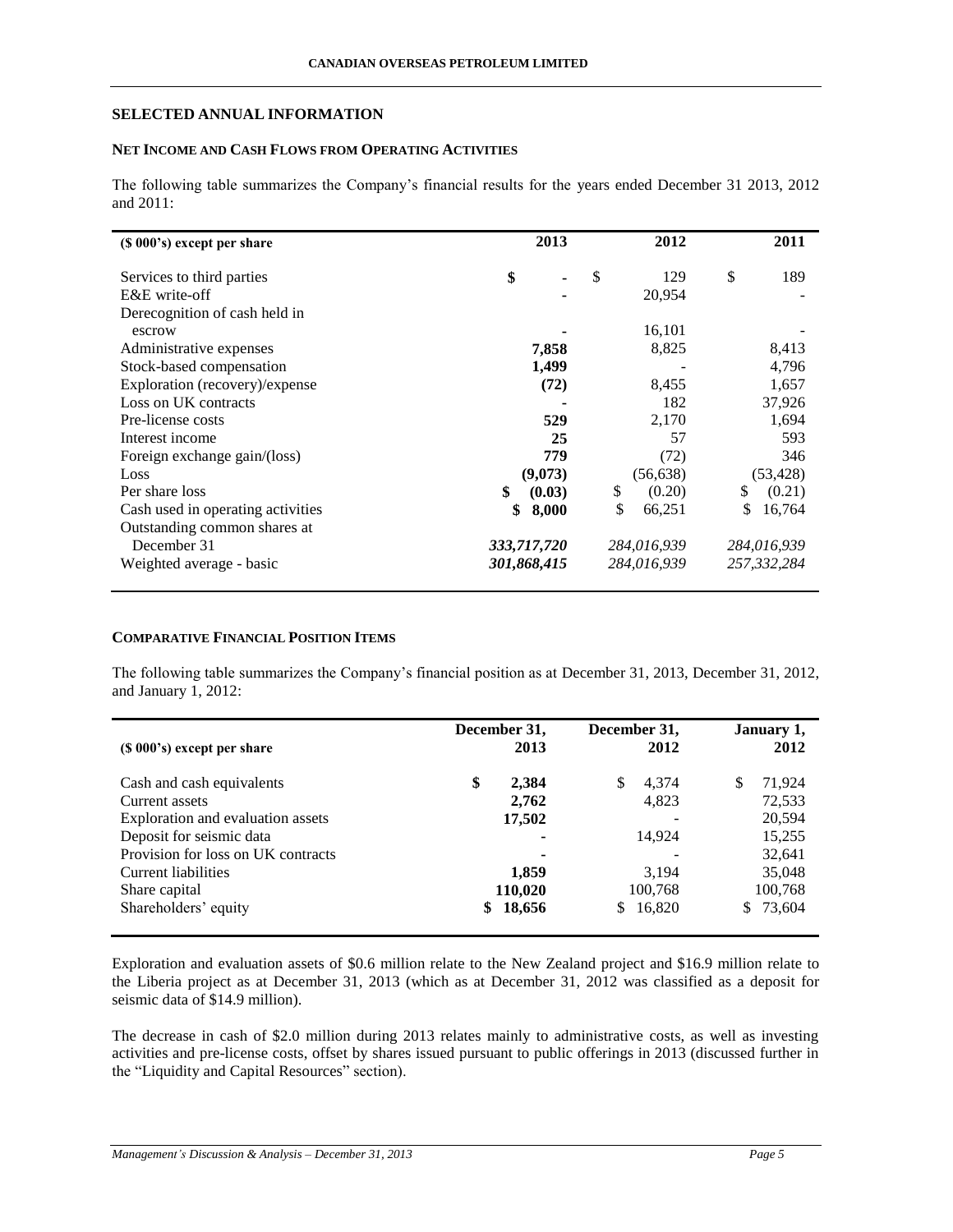### **ADDITIONAL DISCLOSURE FOR VENTURE ISSUERS WITHOUT SIGNIFICANT REVENUE**

The Company is a TSX Venture issuer that has not had significant revenue from operations in either of its last two financial years. In accordance with National Instrument 51-102, additional disclosure on material costs is presented below.

| (S 000's)                         | 2013         | 2012        |
|-----------------------------------|--------------|-------------|
| Administrative:                   |              |             |
| Payroll and related costs         | \$<br>3,408  | \$<br>2,720 |
| External directors' fees and      |              |             |
| related costs                     | 748          | 722         |
| Consulting services               | 436          | 962         |
| Professional services             | 2,150        | 3,030       |
| Travel expenses                   | 638          | 563         |
| Office expenses                   | 975          | 945         |
| Stock exchange and transfer       |              |             |
| agent fees                        | 72           | 53          |
| Other general and administrative  | 496          | 473         |
| Costs allocated to exploration    |              |             |
| Projects                          | (1,065)      | (643)       |
| Total administrative              | \$<br>7,858  | \$8,825     |
| Capitalized exploration and       |              |             |
| evaluation costs                  | \$<br>16,792 | \$          |
| Net effect of foreign exchange    | 710          |             |
| Total Capitalized exploration and |              |             |
| evaluation costs                  | \$<br>17,502 | \$          |

### **LOSS ON UK CONTRACTS AND DERECOGNITION OF CASH HELD IN ESCROW**

In 2012, the Company recognized a loss on UK contracts of approximately \$0.2 million related to a Sale and Purchase Agreement ("SPA") with BG International Limited ("BG") in respect of Block 23/21 Rest of Block Shallow (Newt, Lower Toad, West Columbus and Upper Toad prospects) and Block 22/15 (the Esperanza prospect and Banks discovery). In addition in 2012, the Company had written-off cash held in escrow with BG (as part of the SPA with BG) of approximately \$16.1 million, further to the UK High Court of Justice ruling for the escrow agent to release the funds to BG.

During the third quarter of 2013, the Company and BG signed a Settlement Deed and Release agreement which confirmed that the parties had reached a full and final settlement of the dispute and agreed to dismiss legal proceedings. As a result, the Company has no further costs/losses to be recognized in respect of the dispute with BG, other than the Company's legal expenses related to the dispute and the settlements, which are included in general and administrative costs for the period ended December 31, 2013.

### **EXPLORATION EXPENSES**

Costs of \$8.5 million in 2012 and a recovery of \$72,000 in 2013 related to the UK Bluebell prospect were recorded as exploration expenses as the well drilled in March 2012 was not successful.

### **E&E WRITE OFF**

In 2012, the Company wrote off exploration and evaluation assets of \$21.0 million related to the UK Fulla exploration project of Block 206/5a in the UK North Sea. Although the Fulla exploration well drilled in late 2011 encountered an oil column, further analysis revealed that a development of the existing discoveries is not commercially viable and that there is insufficient upside potential to conduct further exploration/appraisal work. In October 2012, the operator confirmed its intent to relinquish the license.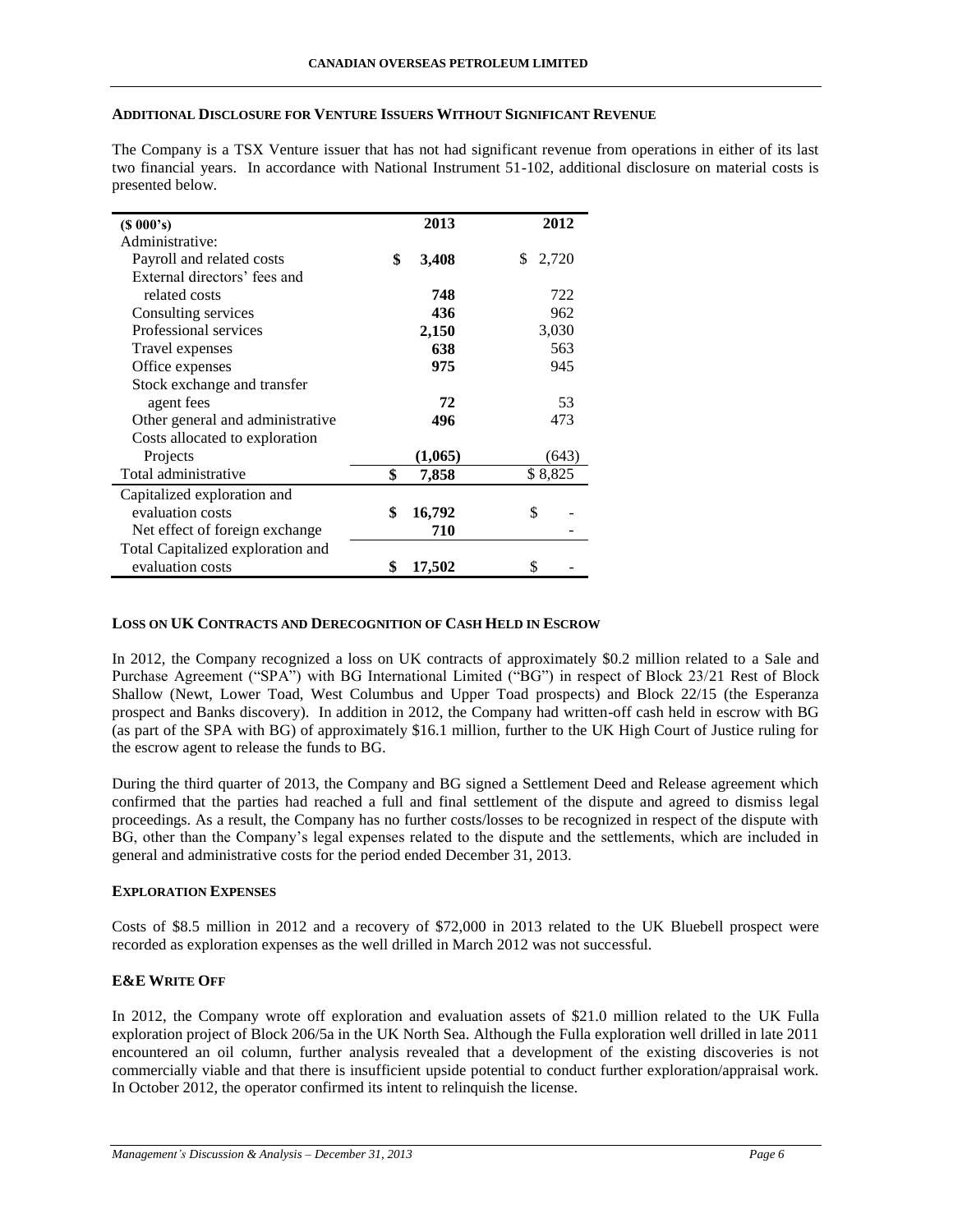#### **PRE-LICENSE COSTS**

Pre-licence costs include \$0.5 million for the year ended December 31, 2013 (\$2.2 million for the same period in 2012) relating to the Liberia project, for which transactions were completed in April of 2013 (discussed in "Liberia" section).

#### **ADMINISTRATIVE EXPENSES**

Administrative expenses amounted to \$7.9 million for the year ended December 31, 2013 compared to \$8.8 million for the year ended December 31, 2012 and are presented net of costs allocated to exploration projects which amounted to \$1.1 million in 2013 and \$0.6 million in 2012. The actual decrease in total (i.e. before allocation) administrative expenses of \$0.4 million relates mainly due to reduced consulting and professional services as compared to 2012.

### **INTEREST INCOME AND FINANCING CHARGES**

Interest income of \$25,000 for the year ended December 31, 2013 related to interest earned on cash held at banks. The interest income for the comparable period ended December 31, 2012 of \$57,000 related to interest earned on cash held at banks as well as \$29,000 of interest on cash held in escrow with BG and included in cash transferred to BG (discussed in "Loss on UK Contracts and Derecognition of Cash Held in Escrow" section).

Interest and financing charges recognized in the consolidated statement of comprehensive loss of \$nil for the year ended December 31, 2013, compared to \$11,000 for the same period in 2012, related to financing fees charged by joint venture partners in the UK in the normal course of operations.

### **STOCK-BASED COMPENSATION EXPENSE\***

The Company has a stock option plan where the number of common shares reserved under the plan shall not exceed 10% of issued and outstanding common shares and the number reserved for any one individual may not exceed 5% of the issued and outstanding shares. Exercise prices for stock options granted are determined by the closing market price on the day before the date of grant.

During 2013, the Company granted to its directors, officers, employees and consultants the following stock options, which vest immediately and expire five years from date of grant:

 On November 19, 2013 – 11,025,000 stock options to acquire common shares at an exercise price of \$0.23. The related stock-based compensation expense of \$1.5 million has been recognized in the statement of comprehensive loss.

The fair value of each option granted is estimated on the date of grant using a Black-Scholes option pricing model (the assumptions used for the model are discussed in the notes accompanying the Company's audited consolidated financial statements as at and for the years ended December 31, 2013 and 2012). Stock-based compensation expense of \$1.5 million was recognized for the year ended December 31, 2013 (December 31, 2012 - \$nil).

Further to the provisions of the Company's stock option plan, 270,000 stock options forfeited in 2013 and 1,500,000 stock options forfeited in 2012 as they were granted to employees no longer providing services to the Company.

No stock options were exercised during the years ended December 31, 2013 and 2012.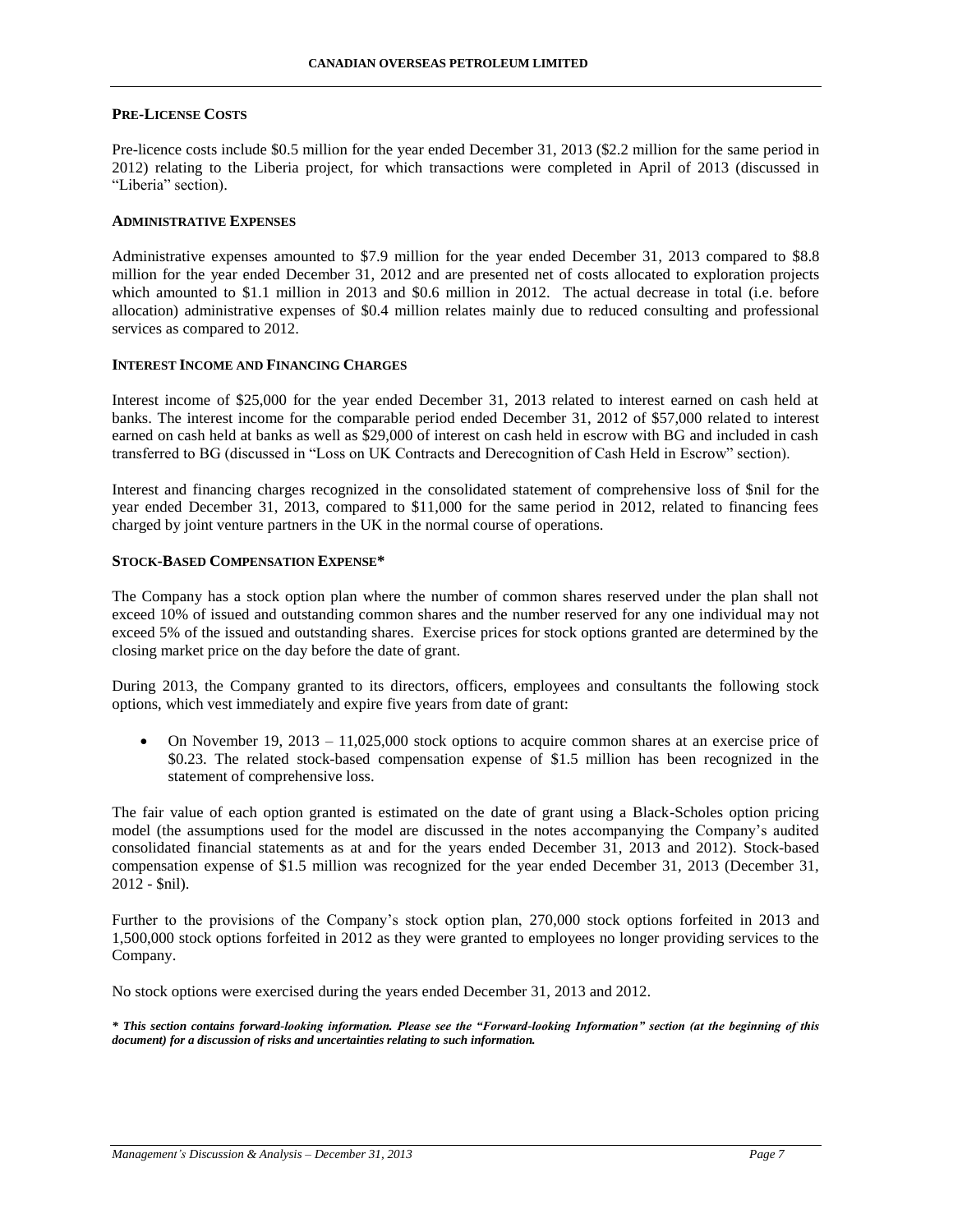### **FOREIGN EXCHANGE GAIN**

A foreign exchange gain of \$0.8 million was recognized for the year ended December 31, 2013 (compared to a \$0.1 million foreign exchange loss in 2012), and related mainly to gains on translation of cash and cash equivalents kept in currencies other than Canadian dollars.

### **TRANSACTIONS WITH RELATED PARTIES**

### *a) Transactions with Directors and Officers*

Transactions with the Company's directors and officers in the form of consulting services occurred in the normal course of business and have been recorded at exchange amounts based on commercial rates and terms agreed to in the related consulting contracts. The expense, receivables and payables related to consulting services provided by directors and officers during the year ended December 31 are as follows:

| In \$ 000's          | <b>2013</b>    | 2012. |
|----------------------|----------------|-------|
| Consulting fees<br>c | 20<br>۰D<br>,, | .     |

As at December 31, 2013, accounts due from related parties amounted to \$35,000 (December 31, 2012 - \$26,000), which represented travel advances, with \$3,000 payable to related parties (December 31, 2012 - \$nil) for outstanding travel expenses.

### *b) Remuneration of Directors and Other Key Management Personnel*

The key management personnel of the Company are comprised of executives of the Company and members of its board of directors. The remuneration of directors and key management personnel during the year ended December 31 is as follows:

| In $$000's$              | 2013  | 2012  |
|--------------------------|-------|-------|
| Short-term benefits      | 2.453 | .312  |
| Stock-based compensation | 1.191 | -     |
|                          | 3.644 | 1.812 |

Short-term benefits include annual salaries, directors' fees and health and other taxable benefits.

Stock-based compensation relates to stock options granted during the year and represent the fair value of options granted using a Black-Scholes option pricing model as at the date of grant (discussed in Note 9 to the Company's consolidated financial statements as at and for the year ended December 31, 2013).

#### *c) Loan to Key Management Personnel*

During the year ended December 31, 2013 the Company provided a non-recourse interest bearing loan to a member of key management personnel. The balance receivable at December 31 is as follows:

| (000's)<br>$\sqrt{2}$<br>◡ | <b>2013</b>  | $\sim$ $\sim$ $\sim$<br>40 I 4 |
|----------------------------|--------------|--------------------------------|
| Loan receivable            | M<br>24<br>ш | -                              |

The loan receivable is payable in twenty four equal monthly instalments bearing interest at the prescribed Canada Revenue Agency rates, which ranged from 1% to 2% during the year ended December 31, 2013.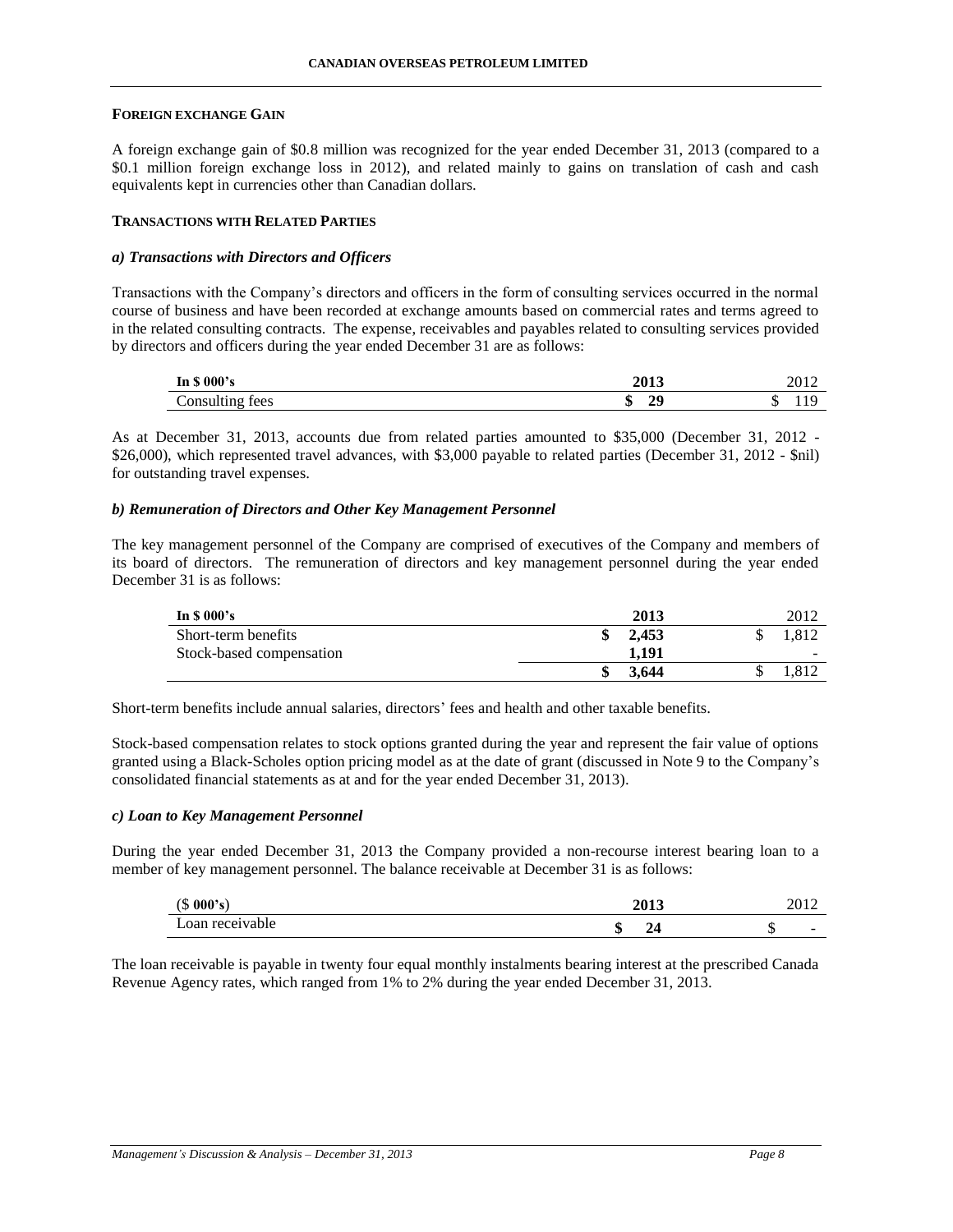### **FINANCIAL INSTRUMENTS\***

The Company's financial instruments consist of cash, short-term deposits, bankers' acceptances, credit card and other deposits, loans, accounts receivable, as well as accounts payable and accrued liabilities. It is management's opinion that the Company is not currently exposed to significant interest and/or credit risks arising from these financial instruments and that the fair value of these financial instruments approximates their carrying value.

As the Company's current activities are carried out in Liberia, New Zealand and the UK, significant amounts are transacted in or referenced to currencies other than the Canadian dollar, including the British Pound, U.S. dollar and NZ dollar. As a result, fluctuations in the exchange rates between the Canadian dollar, British Pound, U.S. dollar and NZ dollar can have a significant effect on the Company's financial position and its reported results. To mitigate a portion of its exposure and to the extent it is feasible, the Company keeps its funds in currencies applicable to its known short-tem commitments. No assurance can be given that such management of risk exposure will offset and/or eliminate the foreign exchange fluctuations.

*\* This section contains forward-looking information. Please see the "Forward-looking Information" section (at the beginning of this document) for a discussion of risks and uncertainties relating to such information.*

### **SHARE CAPITAL**

The Company is authorized to issue an unlimited number of common and preferred shares.

As at December 31, 2013, there were 333,717,720 common shares issued and outstanding.

As at December 31, 2013, the Company also had the following outstanding securities other than common shares:

• 31,320,000 stock options issued and outstanding to purchase common shares with an average exercise price of \$0.51 per share and a remaining contractual life of one to five years.

#### **COMMITMENTS AND CONTRACTUAL OBLIGATIONS\***

As at December 31, 2013, the Company has the following commitments:

|                            | Total   | Less than       | <b>One to Three</b> | <b>Four to</b>    | After Five |
|----------------------------|---------|-----------------|---------------------|-------------------|------------|
| In $$000's$                |         | <b>One Year</b> | Years               | <b>Five Years</b> | Years      |
| NZ exploration commitments | \$1.700 | \$1.700         | $\overline{a}$      | $\qquad \qquad$   |            |
| Office lease               | 3.372   | 577             | l.137               | 1.137             | 521        |
|                            | \$5,072 |                 | \$1.137             | \$1.137           | 521        |

NZ exploration commitments of \$1.7 million as at December 31, 2013 relate to a minimum work programme to be carried out under the 50% exploration license in New Zealand. In addition, the Company acts as a guarantor of its partner's commitments (the remaining 50%) in this New Zealand license.

The Company is committed under an operating lease agreement for the rental of office space in Calgary and Aberdeen, UK. The approximate lease payments total \$3.4 million and are payable over the next six years.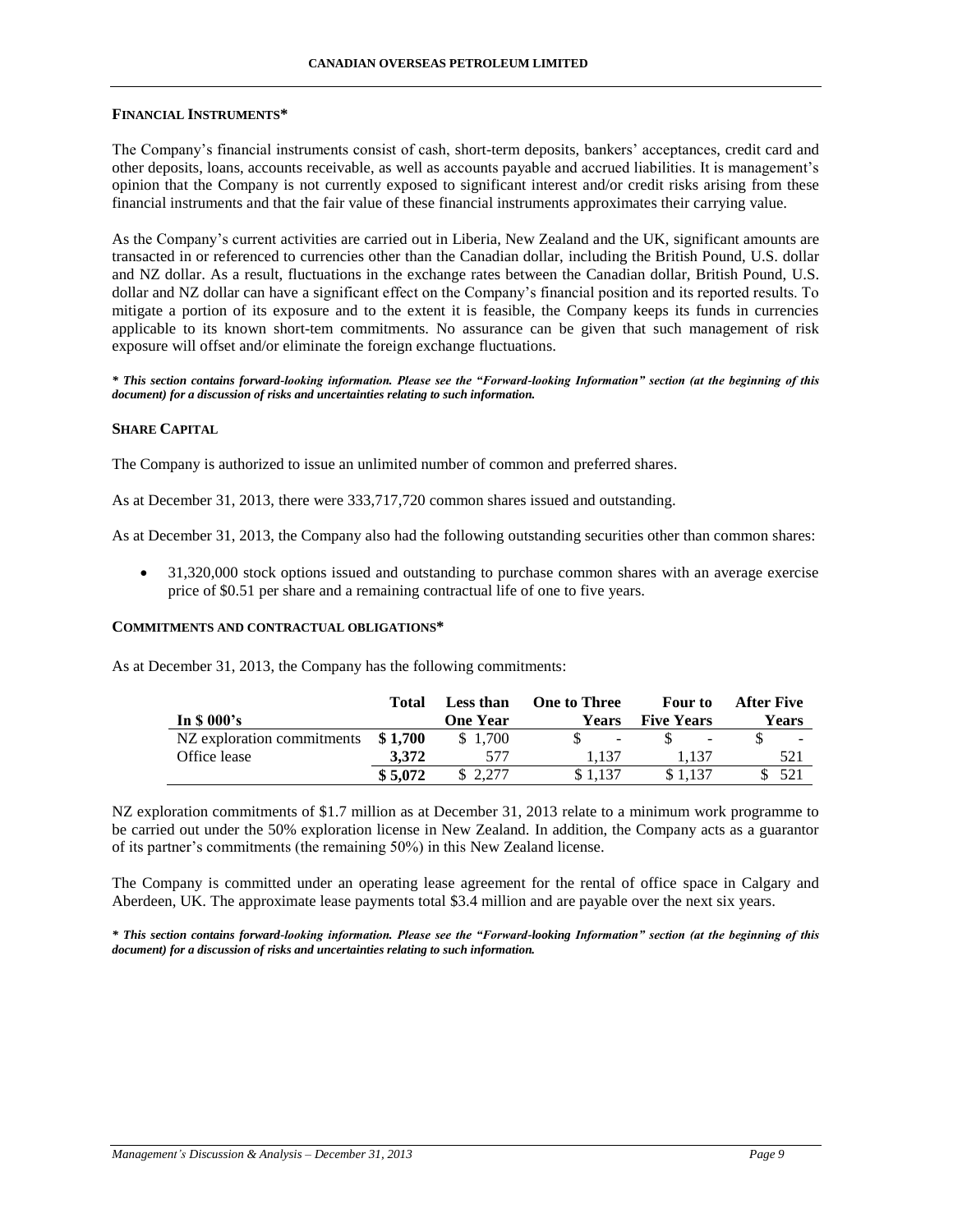#### **LIQUIDITY AND CAPITAL RESOURCES \***

As of December 31, 2013, the Company had a working capital of approximately \$0.9 million, shareholders' equity of \$18.7 million and cash of \$2.4 million.

For the year ended December 31, 2013, the Company's cash used in operating activities amounted to \$8.0 million, and related mainly to administrative costs.

On July 25, 2013, the Company closed a short form prospectus offering of 30,000,000 common shares issued at \$0.20 per share for gross proceeds of \$6.0 million. The agents' commission was 6.5% of the gross proceeds of the offering. Other expenses related to the offering are estimated at \$0.3 million. The net proceeds of approximately \$5.3 million will be used mainly to finance the Company's general and administrative costs.

On August 28, 2013, the Company closed a short form prospectus offering of 12,311,000 common shares issued at \$0.20 per share for gross proceeds of approximately \$2.5 million. The agents' commission was 6.5% of the gross proceeds of the offering. Other expenses related to the offering are estimated at \$0.1 million. The net proceeds of approximately \$2.2 million will also be used mainly to finance the Company's general and administrative costs.

On December 3, 2013 the Company entered into a shares for debt agreement (the "Agreement") with a service provider/creditor (the "Creditor"). Pursuant to the Agreement the Company issued to the Creditor an aggregate of 7,389,781 common shares at a deemed price of \$0.245 per common share. The total amount to be settled by the Agreement is approximately \$1.8 million, which included the outstanding balance due to the Creditor in accounts payable as at September 30, 2013 of approximately \$1.5 million. The Company decided to satisfy this outstanding indebtedness with common shares to preserve its cash for operations. Common shares issued to the Creditor are subject to a four-month hold period from the settlement date.

Subsequent to year end, on March 31, 2014, the Company received approval from the UK Listing Authority for the publication of a prospectus relating to its admission to the standard listing segment of the Official List, and to trading on the main market for listed securities of the London Stock Exchange. The Company issued 17,777,777 Common Shares at a price of GBP 0.135 (\$0.249) for gross proceeds of GBP 2.4 million (\$4.4 million). The agents were paid cash commission of GBP \$0.1 million (\$0.2 million) representing 5.0% of the gross proceeds of the public offering. The Company also issued 888,889 share purchase warrants to its agent as compensation warrants in an amount equal to 5.0% of the aggregate number of common shares issued pursuant to the offering. Each agent's warrant entitles the holder to purchase one common share of COPL for the period until April 4, 2016 at an exercise price of GBP 0.135 (\$0.249). Other expenses related to the public offering amounted to approximately GBP 0.2 million (\$0.4 million). Proceeds from this fundraising will be used for general working capital purposes.

Currently, the Company does not have material cash inflows and/or adequate financing to develop profitable operations. The Company is pursuing exploration projects that, if successful, will require substantial additional financing before they are able to generate positive cash flows. Accordingly, the Company's continued successful operations are dependent on its ability to obtain additional financing. No assurance can be provided that the Company will raise the required levels of financing.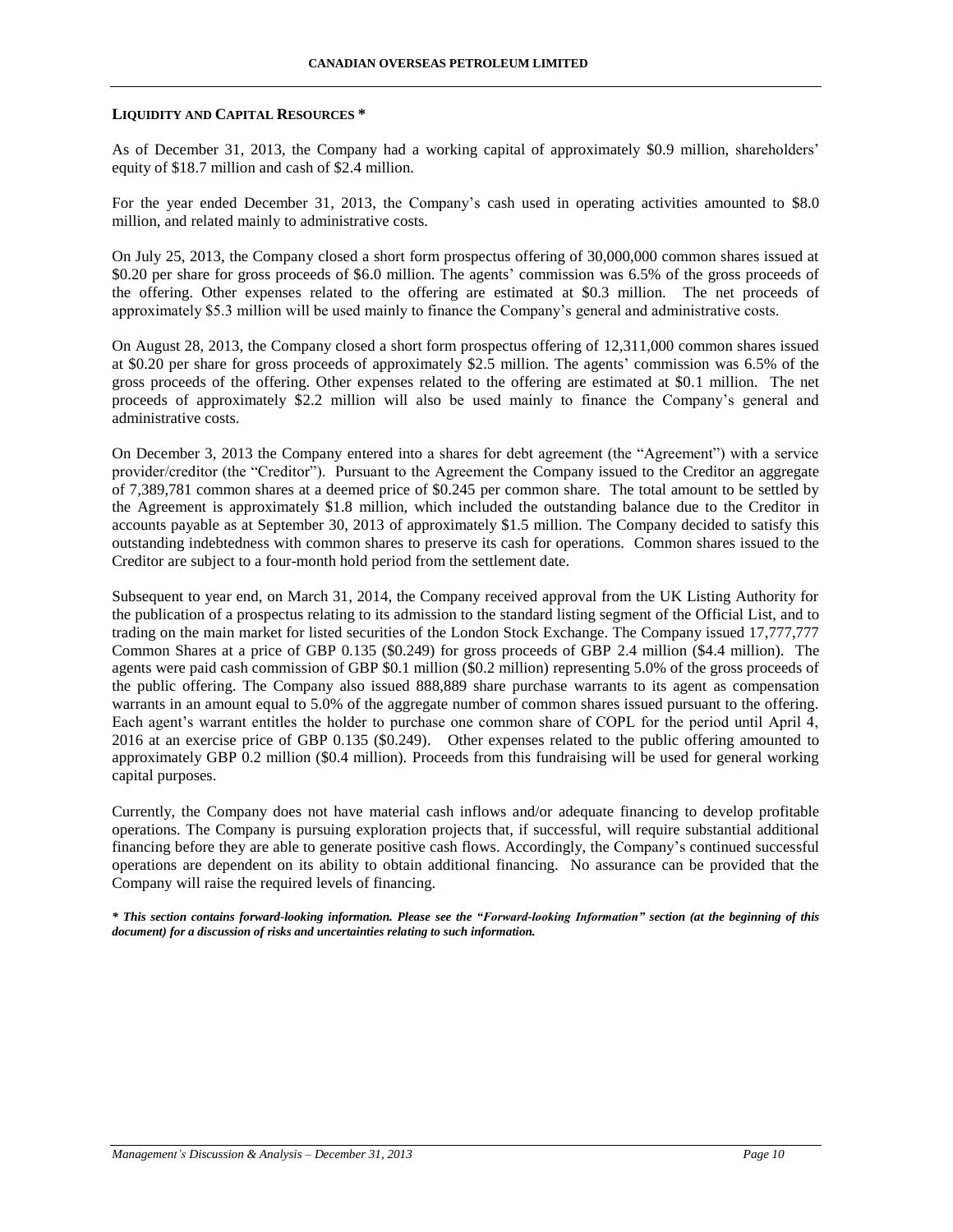# **SELECTED QUARTERLY INFORMATION**

Eight Most Recent Quarters:

| $(S\ 000's)$                        | <b>December 31, 2013</b> | <b>September 30, 2013</b> | June 30, 2013 | <b>March 31, 2013</b> |
|-------------------------------------|--------------------------|---------------------------|---------------|-----------------------|
| Revenue                             |                          |                           |               |                       |
| Loss                                | (3.787)                  | 1,606                     | 1.641         | (2,039)               |
| Loss per share - basic $\&$ diluted | (0.01)                   | (0.01)                    | (0.01)        | (0.01)                |

| (S 000's)                           | <b>December 31, 2012</b> | <b>September 30, 2012</b> | June 30, 2012 | <b>March 31, 2012</b> |
|-------------------------------------|--------------------------|---------------------------|---------------|-----------------------|
| Revenue                             |                          |                           |               | 00                    |
| Loss                                | 3.562                    | 39.737                    | 3.131         | (10.208)              |
| Loss per share - basic $\&$ diluted | (0.01)                   | (0.14)                    | (0.01)        | (0.04)                |

The 2013 quarterly losses mainly represent the Company's administrative and pre-license costs. In addition, during the fourth quarter of 2013, \$1.5 million of stock-based compensation expense was recognized in relation to stock options granted to the Company's directors, officers, employees and consultants (see "Share Capital" Section).

The 2012 quarterly losses mainly represent the Company's administrative costs, exploration expenses and prelicense costs. In addition, in the first quarter of 2012, \$8.2 million of the UK Bluebell exploration expenses were written off. In the third quarter of 2012, \$16.1 million of funds held in escrow and in dispute with BG were derecognized and exploration and evaluation assets of \$20.9 million relating to the UK Fulla exploration project were written off.

### **ACCOUNTING PRONOUNCEMENTS**

### *Future Accounting Changes*

IFRS 9, "Financial Instruments" replaces IAS 39 "Financial Instruments: Recognition and Measurement", which replaces the current multiple classification and measurement models for financial assets and liabilities with a single model that has only two classifications: amortized cost and fair value. In November 2013, the IASB amended IFRS 9 to include the new general hedge accounting model which remains optional and allows more opportunities to apply hedge accounting. The full impact from adoption will not be known until completion of the standard and may have an impact on the Company's accounting for financial assets and liabilities. This standard has an effective date of January 1, 2018.

IAS 32 "Financial Instruments: Presentation" has been amended to clarify certain requirements for offsetting financial assets and liabilities. IAS 32 relates to presentation and disclosure and is not expected to have a material impact on the Company's consolidated financial statements.

### *Critical Accounting Estimates*

Management is required to make judgements, assumptions and estimates in applying the Company's accounting policies and practices, which may have a significant impact on the financial results reported by the Company. The amounts recorded in respect of stock options and share purchase warrants granted are based on the Company's estimation of their fair value, calculated using assumptions regarding the life of the option/warrant, interest rates and volatility. By their nature, these estimates and assumptions are subject to uncertainty, and the actual fair value of option/warrant may differ at any time.